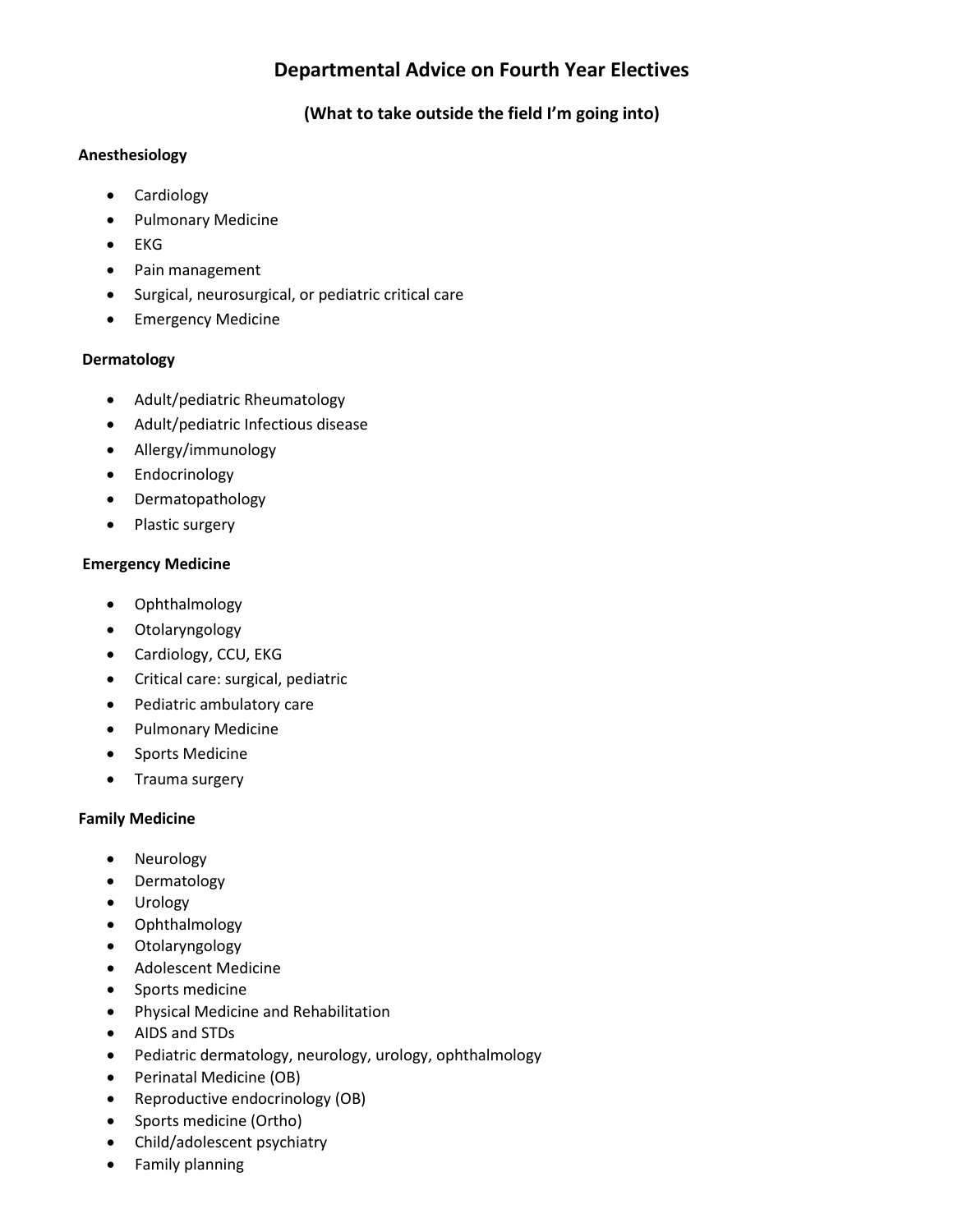- Urogynecology
- Pain management
- Perinatal medicine (OB)

#### **Internal Medicine**

- Neurology
- Emergency Medicine
- Dermatology
- Urology
- Ophthalmology
- Otolaryngology
- Adolescent Medicine
- Sports medicine
- Physical Medicine and Rehabilitation
- Radiation Oncology

#### **Neurology**

- Internal Medicine subspecialties: infectious diseases, AIDS and STDs, rheumatology, endocrinology, renal, cardiology
- Neurosurgery or neurosurgical critical care
- Neuroradiology, interventional neuroradiology
- Ophthalmology
- Dermatology
- Physical medicine and rehabilitation
- Emergency Medicine
- Pain management
- Radiation oncology

#### **Neurosurgery**

- Neurology
- Neuroradiology
- Ophthalmology
- Otolaryngology
- Orthopedics (spine)
- Neuropathology
- Physical medicine and rehabilitation
- Radiation oncology
- Trauma surgery

#### **Ophthalmology**

- Emergency Medicine
- Endocrinology
- Other Internal Medicine subspecialties: Allergy/immunology, Infectious diseases, Rheumatology
- Neurology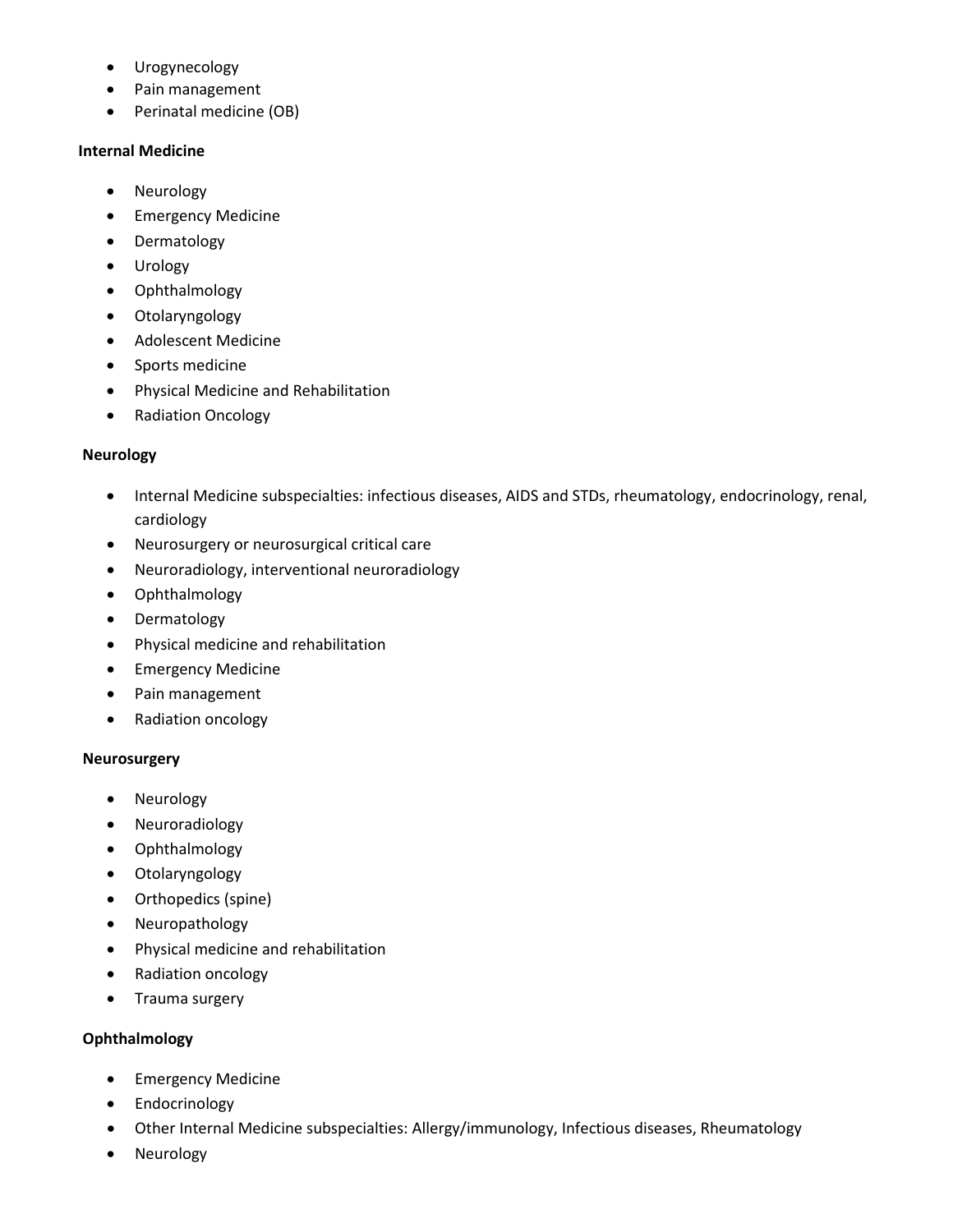• Neuroradiology

#### **Orthopedics**

- Emergency Medicine
- Internal medicine subspecialties: cardiology, EKG, or pulmonary medicine
- Rheumatology
- Surgical critical care
- Trauma surgery

#### **Otolaryngology**

- Allergy/immunology
- Infectious diseases
- Oncology
- Pediatric Infectious diseases
- Neuroradiology

## **Pathology**

- Dermatology
- Internal medicine subspecialties: allergy/immunology, hematology and oncology, GI, ID, pulmonary, renal, rheumatology
- Ophthalmology
- **Otolaryngology**
- Gynecologic oncology
- Pediatric hematology and oncology, GI, ID,
- Pediatric neurology

## **Pediatrics**

- AIDS and STDs
- Pediatric dermatology, neurology, urology, ophthalmology
- Otolaryngology
- Perinatal Medicine (OB)
- Reproductive endocrinology (OB)
- Sports medicine (Ortho)
- Child/adolescent psychiatry
- Family planning
- Orthopedics (scoliosis)

## **Physical Medicine and Rehabilitation**

- Internal Medicine subspecialties: Cardiology, Endocrinology, Pulmonary Medicine, Nephrology
- EKG
- Neurology
- Orthopedics
- Pain management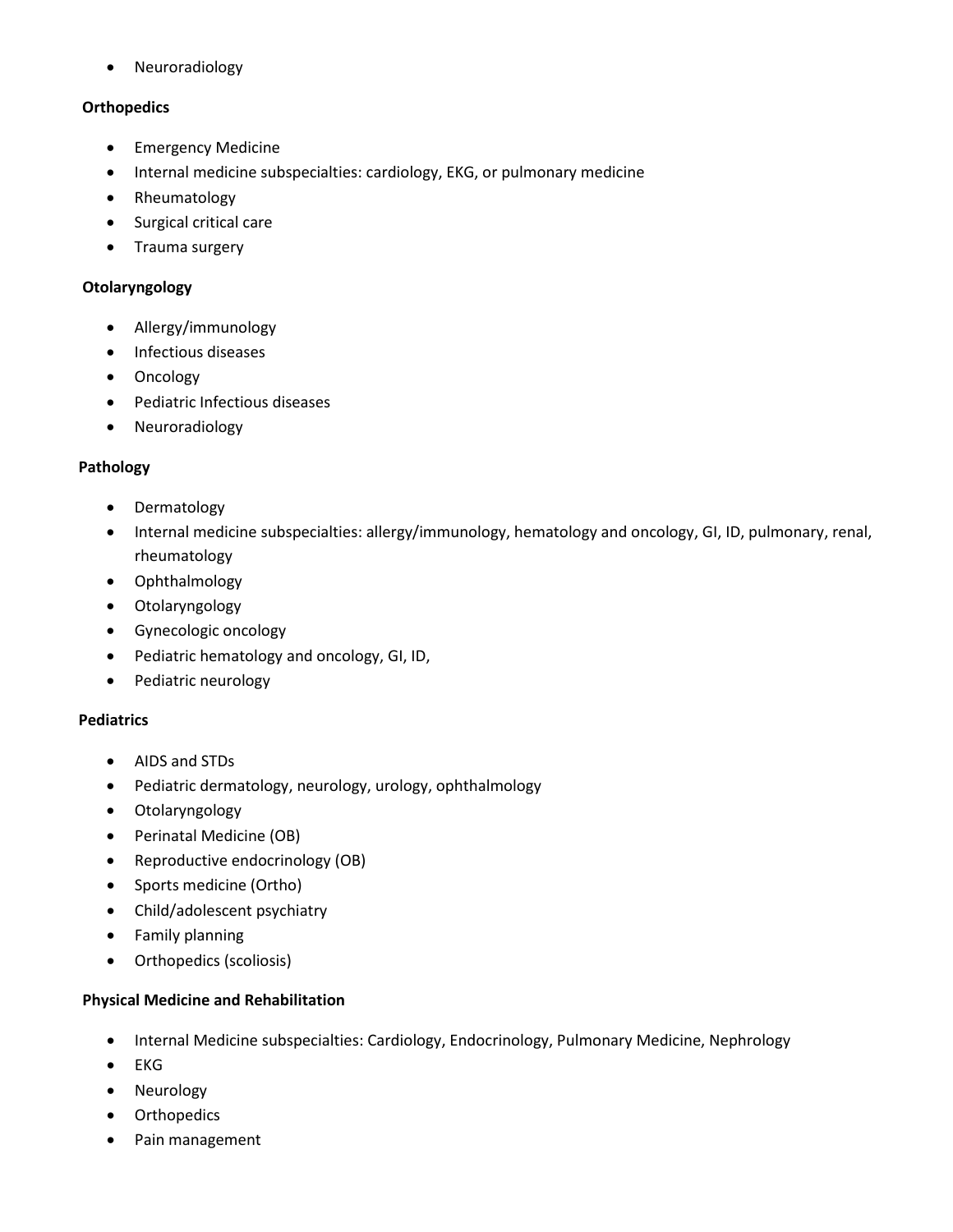#### **Psychiatry**

- Adolescent Medicine
- Emergency Medicine, toxicology
- Internal Medicine specialties: endocrinology, palliative care
- Neurology
- Pain management
- Pediatric subspecialties
- Perinatal medicine (OB)

#### **Radiation Oncology**

- Internal Medicine subspecialty: Gastroenterology, Pulmonary Medicine
- Otolaryngology
- Ophthalmology
- Dermatology
- Gynecology, urogynecology
- Oncology
- Neurology
- Musculoskeletal radiology
- Neuroradiology

#### **Radiology**

- Emergency Medicine
- Internal Medicine subspecialty: Cardiology, Pulmonary Medicine, Gastroenterology, Nephrology
- Neurology/Neurosurgery
- Otolaryngology
- Orthopedics
- Urology, adult or pediatric

## **Surgery**

- Emergency Medicine
- Internal Medicine subspecialties: cardiology, EKG, pulmonary medicine,
- Internal Medicine subspecialties: gastroenterology, nephrology, oncology, infectious diseases, endocrinology
- Pathology
- Anesthesia
- Radiation Oncology

## **Urology**

- AIDS and STDs, Infectious Diseases
- GU radiology
- Internal Medicine subspecialties: cardiology, EKG, pulmonary medicine, nephrology, oncology
- Urogynecology (OB)

#### **Women's Health**